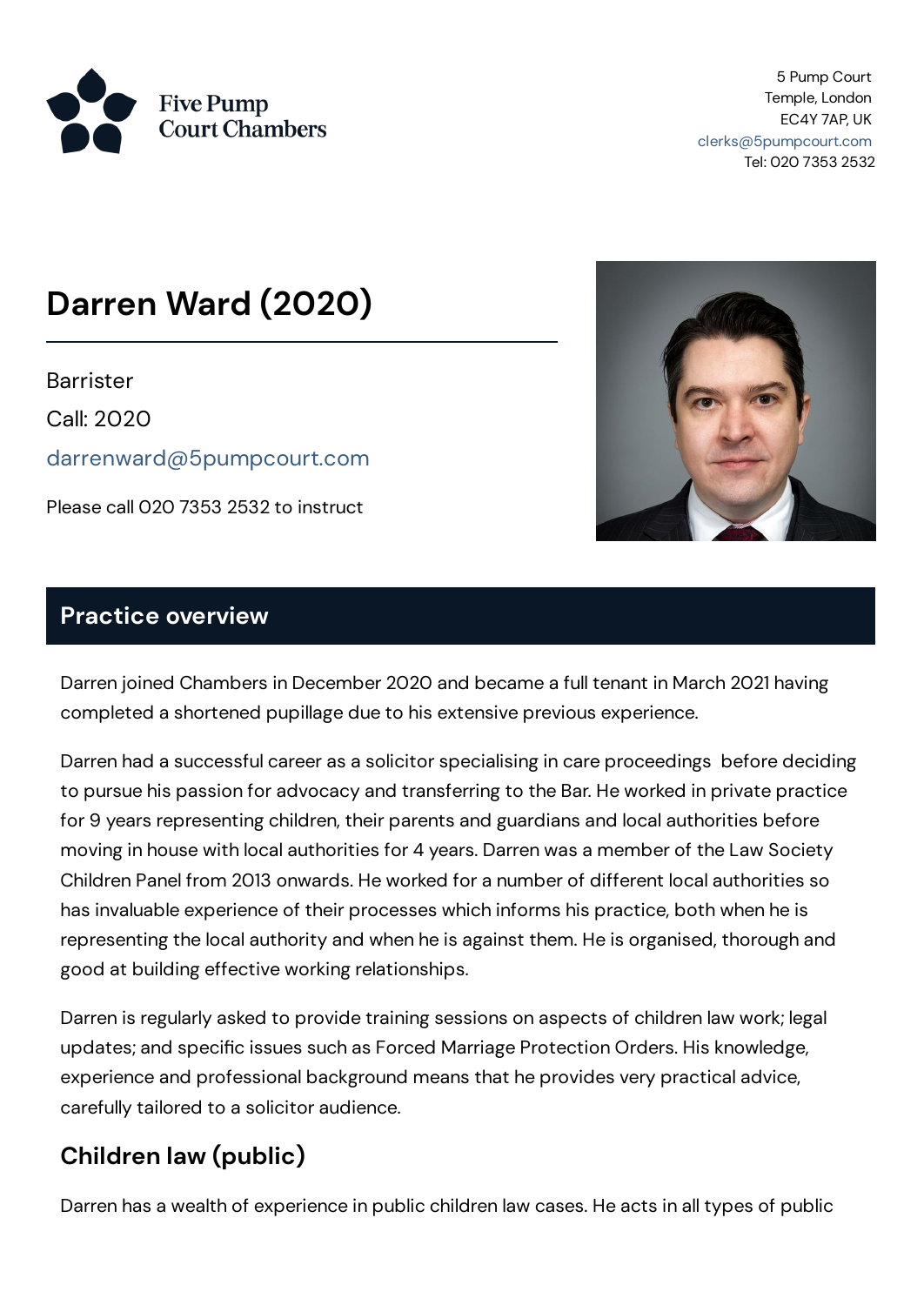law proceedings, from Interim Care Orders to complex fact finding hearings and final hearings. He acts for parents, extended family members and local authorities. He brings a calming presence to proceedings, but will fight hard for his clients in court.

Having been a solicitor for 10 years, some of which he spent working within local authorities, he has an exceptional insight into the needs and concerns of those instructing him. Darren is popular with solicitors and clients because he is always well prepared, courteous and on top of his brief.

### **Children law (private)**

Darren acts in private children proceedings representing parties in all hearings relating to Child Arrangements Orders. He is experienced at advising on the possible outcomes of any application, negotiating on behalf of his clients and representing them in court in all types of hearings including FHDRAs, directions appointments, fact finding hearings, DRAs, final hearings and specific issue applications. He is also able to advise on enforcement of orders. Darren acts for parents and extended family members.

### **Injunctions / Domestic Violence**

Darren accepts instructions in applications for injunctive relief, particularly where there is a risk of harm through domestic violence or harassment. He represents clients both at the first hearing and the return date. He represents clients seeking orders under the Protection from Harassment Act and the Forced Marriage Protection Act.

Darren also has experience in advising and representing clients in respect of deprivation of liberty safeguarding orders. He acts in cases where applications are being made in respect of children, often those in the care of the local authority, who are considered to be at high risk and in need of various safeguards which might impact on their liberty.

### **Family finances**

Darren accepts instructions in disputes about finances on divorce or dissolution of civil partnerships, and claims for child maintenance. He is able to accept instructions in cases where there are private children law proceedings and associated proceedings for maintenance offering a seamless service to clients.

#### **Publications and seminars**

Darren is always willing to provide training to clients, and presented a webinar in June 2021 for the LBLA which was a case update covering recent developments in family law particularly relating to Forced Marriage Protection Orders. Slides are available [here](https://www.5pumpcourt.com/media/wgjbvueq/lbla-webinar-and-case-update-10-june.pptx). He also presented a seminar on adoption to the London Borough of Ealing in November 2021.